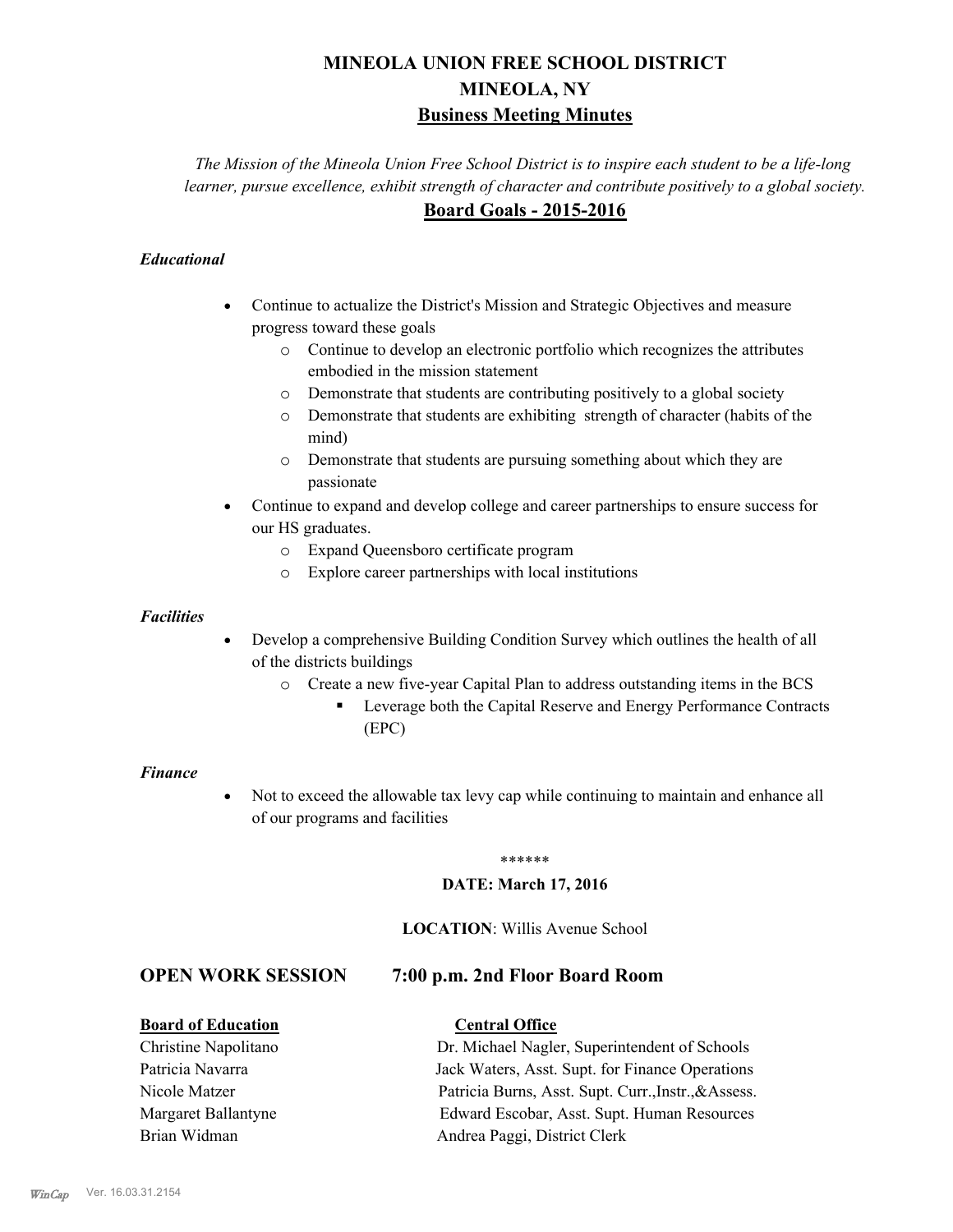**B. Pledge of Allegiance**

**C. Reading of Mission-** Nicole Matzer

**D. Moment of Silent Meditation**

# **E. Dais & Visitor Introductions**

# **F. High School Student Organization Report**

Tonight's Student Organization report was by Chris and Felicia. Chris reported that at the High School, four classrooms have been converted to 21st Century classrooms. The old standard desks have been replaced with new high top tables and couches. On 3/31, the Minneola Macaroni Dinner will be held at the High School from 5:30- 7:00 pm. All proceeds will benefit the Mary Brennan Inn. On 2/20, the High School competed in the Robotics competition for the first time and finished in 8th place out of 25. The Environmental Club is working with the Town of North Hempstead to create a survey on the recycling program. Chris reported that there were four students at the High School who earned recognition in the 2016 Scholastic Art and Writing Awards. Felicia reported that there will be a spring college road trip to Farmingdale College on 4/14. Felicia stated that several events have taken place at the High School including: Multicultural Night, Choral Night, and Senior to Senior day. Felicia stated that "Pippin" is a great show and encouraged everyone to attend one of the performances- Friday 7:30pm or Saturday at 2:00pm and 7:30 pm. Felicia shared with the Board some of her personal experiences including reporting at the Board meetings, Marching Band and drama. She played a piece of music from her participation in the ACDA honor chorus. Felicia thanked the Board and Dr. Nagler for their support of the music students. Dr. Nagler thanked Felicia and expressed that his greatest joy as Superintendent comes from providing students with opportunities and seeing how these experiences help them. Ms. Napolitano thanked Felicia for the joy that she brings to the Board Meetings when she presents the Student Organization report. Dr. Ballantyne encouraged Felicia to always follow her passions throughout her life.

# **G. BOE Reports**

# **a. Comments from Board Trustees**

Brian Widman attended Jackson Avenue PTA meeting, the Meadow Drive PARP Family Reading Night and Multicultural Night. Mr. Widman thanked the custodians for their extra attention to cleaning the buildings in order to cut down on the spread of germs and illness.

Margaret Ballantyne had the opportunity to read to students during PARP and she especially enjoyed reading to the dual language group. Dr. Ballantyne experienced a fire drill while at one of the schools and was impressed with how smoothly it went. She attended the Rube Goldberg competition and saw the 7th grade girls. Dr. Ballantyne is very impressed with tonight's Art Show and looks forward to attending "Pippin".

Nicole Matzer enjoyed watching the Marching Band in the Mineola St. Patrick's Day parade. She was happy to see the large attendance at the Multicultural Night. Ms. Matzer was a guest reader for PARP at Hampton Street and Jackson Avenue. She was also present in the school for the fire drill and reported it went smoothly.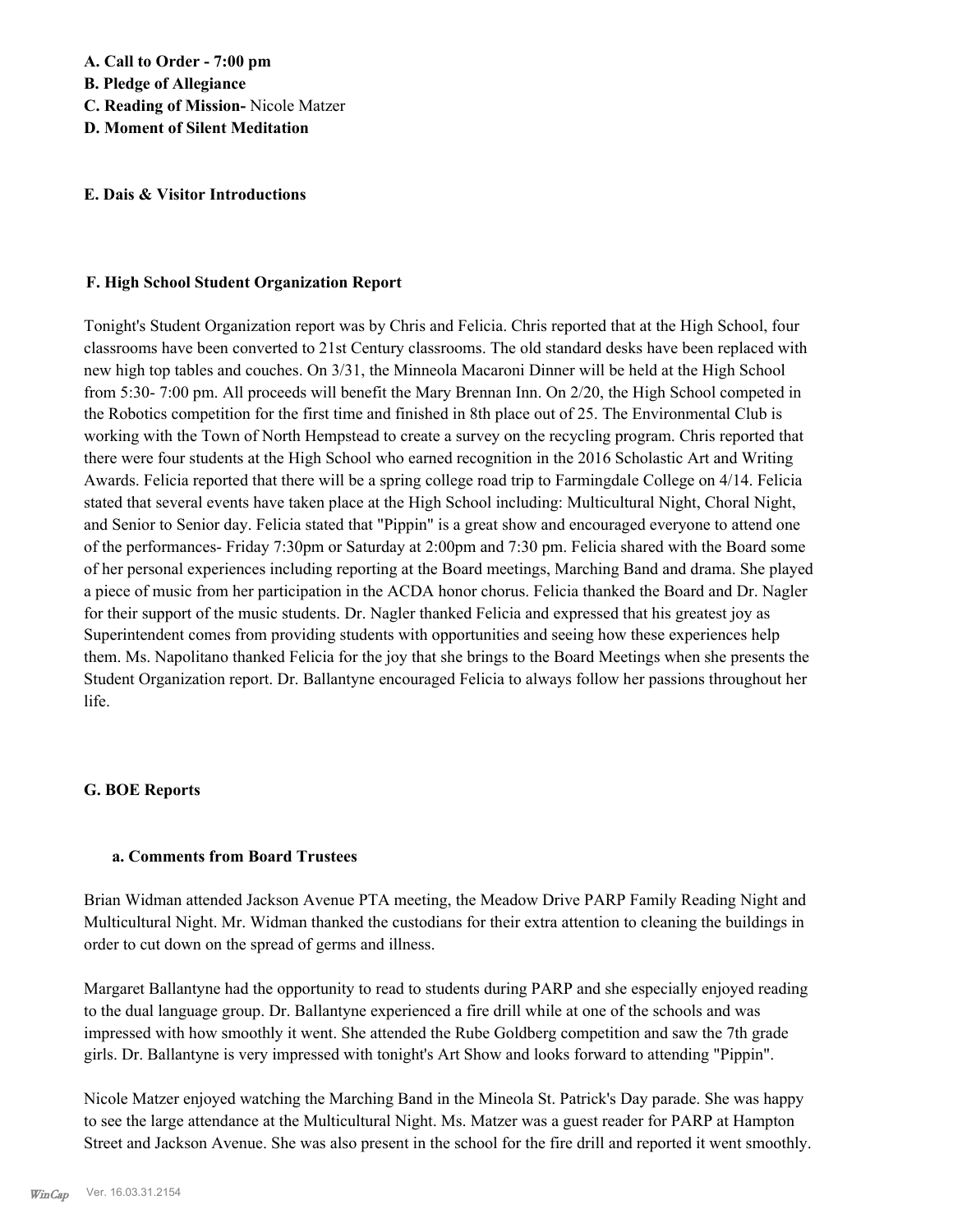Ms. Matzer congratulated the Art Teachers on tonight's beautiful Art Show.

Patricia Navarra wished everyone a Happy St. Patrick's Day.

## **b. Comments from Board President**

Christine Napolitano attended International Night and felt it was very impressive. She was happy to see that many faculty and families attended the event. Ms. Napolitano reported that many local businesses contributed to the evening and helped make it a success. Ms. Napolitano stated that tonight's Art Show was great and she enjoyed that students from all grades contributed to the event.

# **c. Comments from Superintendent**

Dr. Nagler stated that tonight is another great example of an event combining the contributions of students from all grades. He added that there is a great deal of talent. Dr. Nagler reported that six students have their art work displayed at McDonalds. Dr. Nagler is looking forward to seeing "Pippin" at the High School. It was reported that the Baseball field is looking good and it should be ready for the first league game. Dr. Nagler was not able to attend the Rube Goldberg competition but he expressed how proud he is of all of the work being done and being able to host this event. Dr. Nagler thanked Mr. Interrante for all of his hard work with this event.

## **H. Old Business**

There was no old business this evening.

# **I. New Business**

Ms. Napolitano asked the Board if there was any new business. Dr. Ballantyne raised the issue of lead testing the water supply at the schools within the district after the recent reports of lead found in the Newark Schools. Dr. Nagler stated that testing of the water can be scheduled. Ms. Matzer stated that some parents have raised concerns about adding classrooms to buildings when we closed two schools. She stated that these concerns may have been due to some confusion from an article in a local paper. Dr. Nagler stated that there will be some capital work at Hampton Street, which was approved by the community, including a bus loop and a new all-purpose room. The Pre-K rooms which were spoken about at the last Board meeting would be built with SMART Bond money. This is money allocated to school districts by the State and can only be used for very specific categories. In the presentation, it was discussed that this money could be used to offer more full day Pre-K seats. If we plan to increase the number of seats, more space is needed. This will not cost the district anything and if we do not use the money, then we will lose it. Dr. Nagler stated he will be giving a presentation on next year's budget later in this meeting.

There was no additional discussion and the Board moved on to the resolutions for approval.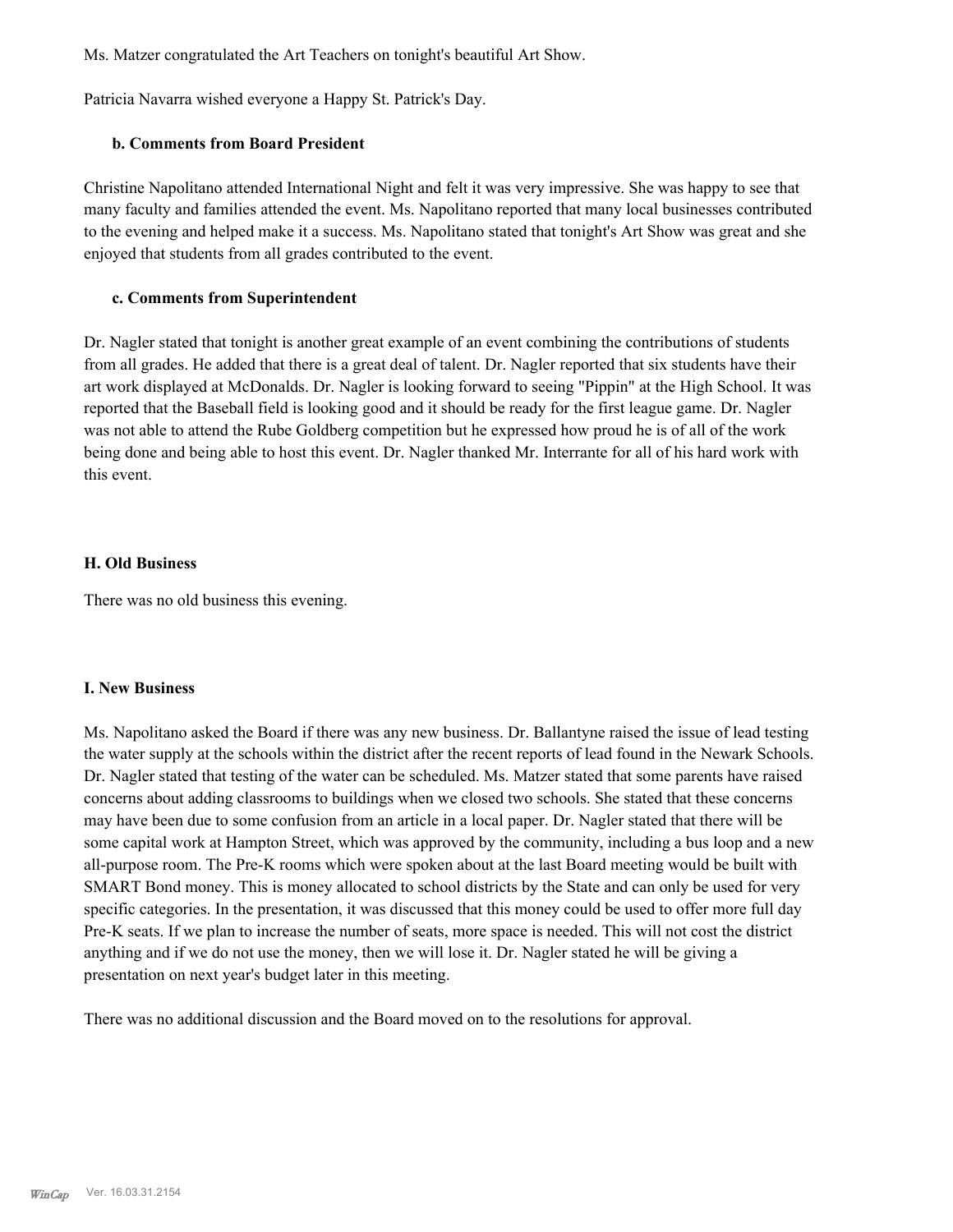# **Second Reading & Adoption of Regulation #8450R- Homebound Instruction**

**RESOLUTION # 61- BE IT RESOLVED** that the Board of Education of the Mineola UFSD waives the second formal reading of Regulation # 8450R, Homebound Instruction, due to its availability on the information table and moves its adoption.

**Motion:** Margaret Ballantyne **Second:** Nicole Matzer

- Yes: Brian Widman **No:** None Margaret Ballantyne Nicole Matzer Patricia Navarra Christine Napolitano
- **Passed:** Yes

### **J. Consensus Agenda**

**RESOLUTION # 62- BE IT RESOLVED** that the Board of Education approves the consensus agenda items J.1.a. through J.7.a., as presented.

| <b>Motion:</b> | Patricia Navarra<br>Nicole Matzer |  |
|----------------|-----------------------------------|--|
| Second:        |                                   |  |

| Yes: | Brian Widman         | No: | Yes |
|------|----------------------|-----|-----|
|      | Margaret Ballantyne  |     |     |
|      | Nicole Matzer        |     |     |
|      | Patricia Navarra     |     |     |
|      | Christine Napolitano |     |     |

**Passed:** Yes

#### 1. **Accepting of Minutes**

That the Board of Education accepts the minutes of the March 3, 2016 Workshop Meeting as presented. a.

#### 2. **Instruction**

Appointment(s) Sub Teacher per diem That the Board of Education accepts the following individual(s) as Per Diem Substitute Teacher(s) for the current school year, at a daily rate of \$100.00 per day; and retirees at a daily rate of \$125.00 per day.: a.

| EMPLOYEE NAME    | <b>EMPLOYEE CERTIFICATION</b> |
|------------------|-------------------------------|
| Jeffrey Schwartz | Social Studies 7-12           |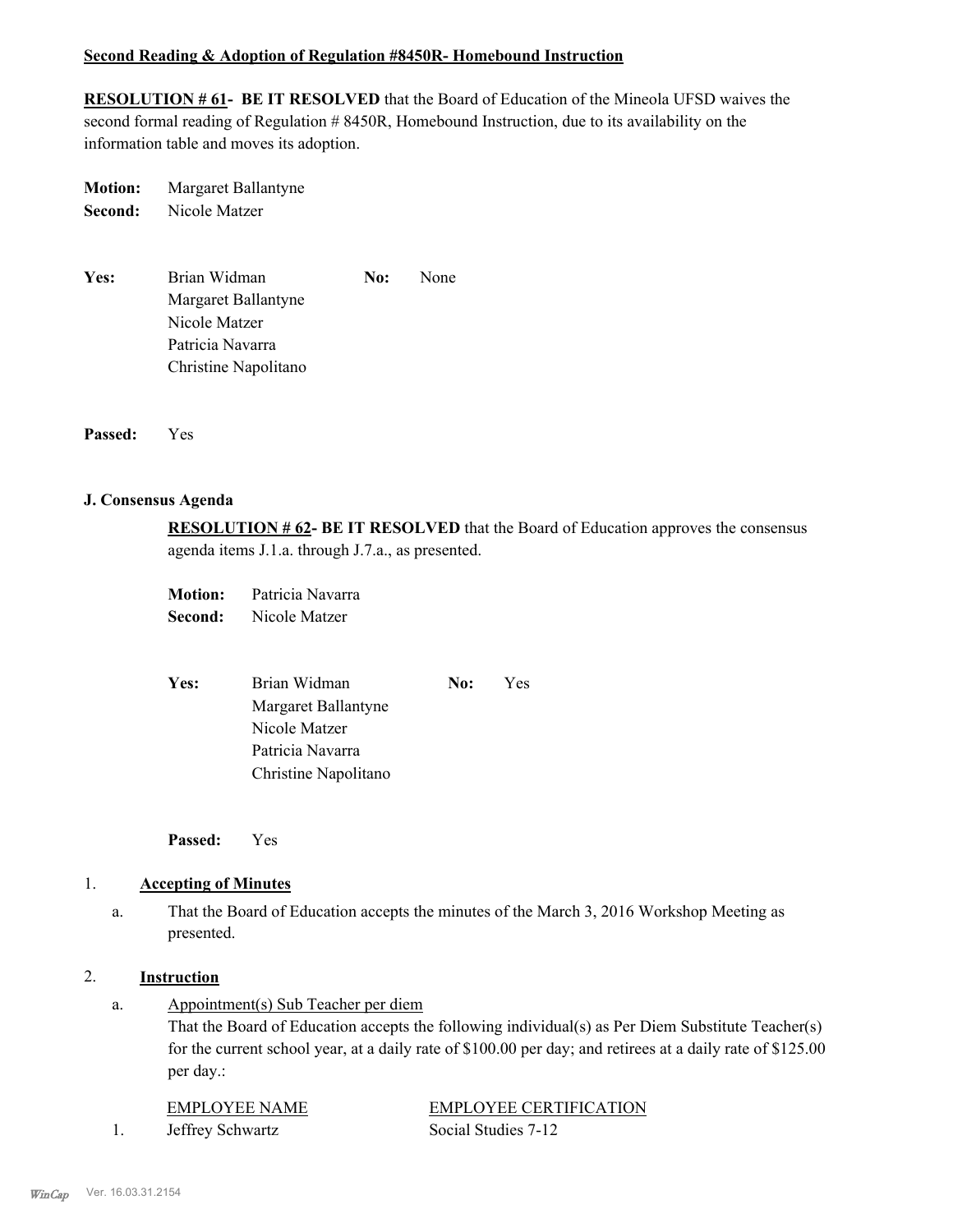- b. Appointment(S) Perm Sub
- That the Board of Education approves the appointment of Jeffrey Schwartz, to the position of Permanent Substitute Teacher, effective March 18, 2016 to May 31, 2016. Salary: Days 1-10 \$100 per day, Days 11-20 \$110 per day, Days 21-30 \$120 per day, Day 31+ \$130 per day. 1.

#### Appointment(s) Coaches c.

That the Board of Education approves the appointment of the following coaches for the current school year:

| POSITION           | EMPLOYEE NAME              | <b>STEP</b> | <b>STIPEND</b> |
|--------------------|----------------------------|-------------|----------------|
| 8th Grade Baseball | Gregory Mayo (replacing    |             | \$4,272.00     |
|                    | Mike Tavernite approved on |             |                |
|                    | 3/3/16                     |             |                |

# 3. **Instruction: Committee on Special Education**

a. That the Board of Education approves the CSE/CPSE/SCSE recommendations for programs and services for students with IEPs for the time period from 1/1/16- 2/29/16. Please be advised that all of the parents have received the student's IEP and a copy of their DUE process rights.

# 4. **Instruction: Contracted**

a. That the Board of Education approves the Special Education Extended School Year Services Contract between the Rockville Centre USFD and the Mineola UFSD for the 2015- 2016 school year.

# 5. **Civil Service**

- a. Appointments
- That the Board of Education approve the appointment of Tina Deignan, to the position of Nurse Sub, effective March 21, 2016. Salary is \$125 per day. 1.
- That the Board of Education approve the appointment of Jennifer Smith, to the position of Clerical Sub, effective March 21, 2016. Salary is \$15.00 per hour. 2.
- b. Leave(s) of Absence
- That the Board of Education approve an extension of her paid Medical Leave of Absence to Sara Bond, full time Teacher Aide at Meadow Drive School, effective March 2, 2016, due to additional surgery. 1.
- c. Resignation(s)
- That the Board of Education accept, with regret, the resignation of Annette Karlewicz, full time Teacher Aide at Meadow Drive School, for the purpose of retirement, effective March 11, 2016. 1.
- That the Board of Education accept, with regret, the resignation of Monica A. Morrone, part time Teacher Aide at Jackson Avenue School, for the purpose of retirement, effective June 24, 2016. 2.
- That the Board of Education accept, with regret, the resignation of Geraldine Aiello, full time Teacher Aide at Jackson Avenue School, for the purpose of retirement, June 30, 2016. 3.
- d. Leave(s) of Absence
- That the Board of Education grant a request to Joan DiFranco, part time Teacher Aide at Hampton Street School, for an Unpaid Medical Leave of Absence, effective March 14, 2016, due to surgery. Joan will use six of her sick days and then take an unpaid leave the remainder of her recovery. 1.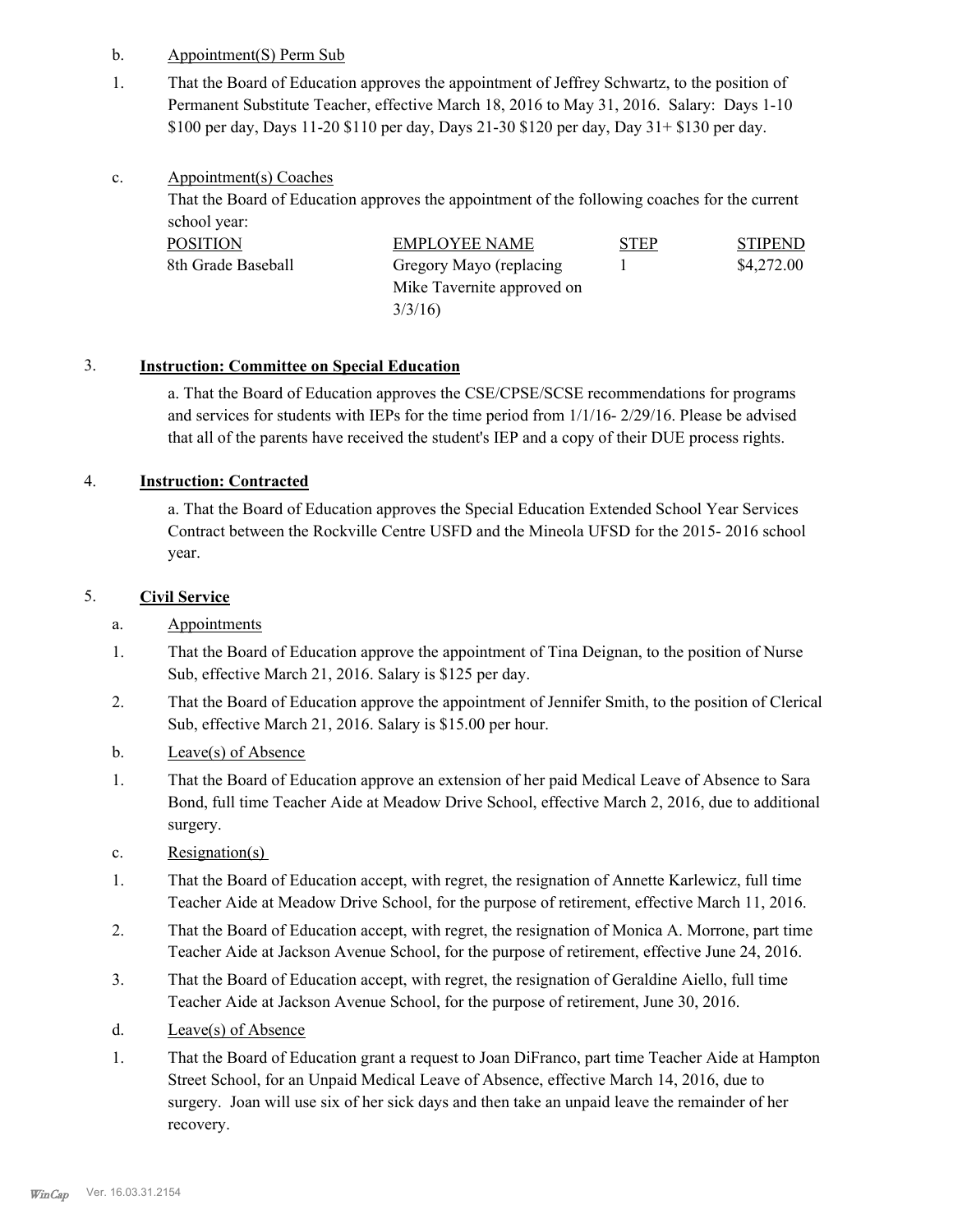#### Appointment(S) Sub Teacher Aide e.

The Board of Education approves the following individual(s) to the position of Teacher Aide Subs, with a salary of \$13.95 per hour, effective March 21, 2016.

# EMPLOYEE NAME

- 1. Mariela Knight
- 2. Francesca Hughes
- 3. Jennifer Smith
- 4. Jessica R. Spetalas

# 6. **Business /Finance**

# a. **Treasurer's Report**

1. That the Board of Education accepts the Treasurer's report for the period ending January 31, 2016 and directs that it be placed on file.

# b. **Approval of Invoices and Payroll**

That the Board of Education accepts the Invoices and Payroll for the period ending February 29, 2016

| $A/P$ Warrant #15 | February 10, 2016   | \$1,004,825.03 |
|-------------------|---------------------|----------------|
| $A/P$ Warrant #16 | February 24, $2016$ | \$1,159,950.38 |

# **TOTAL EXPENSES \$ 2,164,775.41**

PAYROLL # 15 & # 16

| General | \$4,074,196.07 |
|---------|----------------|
| F Fund  | \$53,843.63    |

# **TOTAL PAYROLL \$4,128,039.70**

# 7. **Business/Finance: Contract Approvals**

a. That the Board of Education approves the Health Contracts, providing health services for Mineola resident children attending non-public school, between the Mineola UFSD and the following school districts for the 2015- 2016 school year:

Bellmore School District Garden City Union Free Public School Hempstead Public Schools Hicksville Public Schools Jericho Union Free School District Manhassett Union Free School District Port Washington Union Free School District South Huntington Union Free School District Syosset Central School District Uniondale Union Free School District Westbury Union Free School District West Hempstead Union Free School District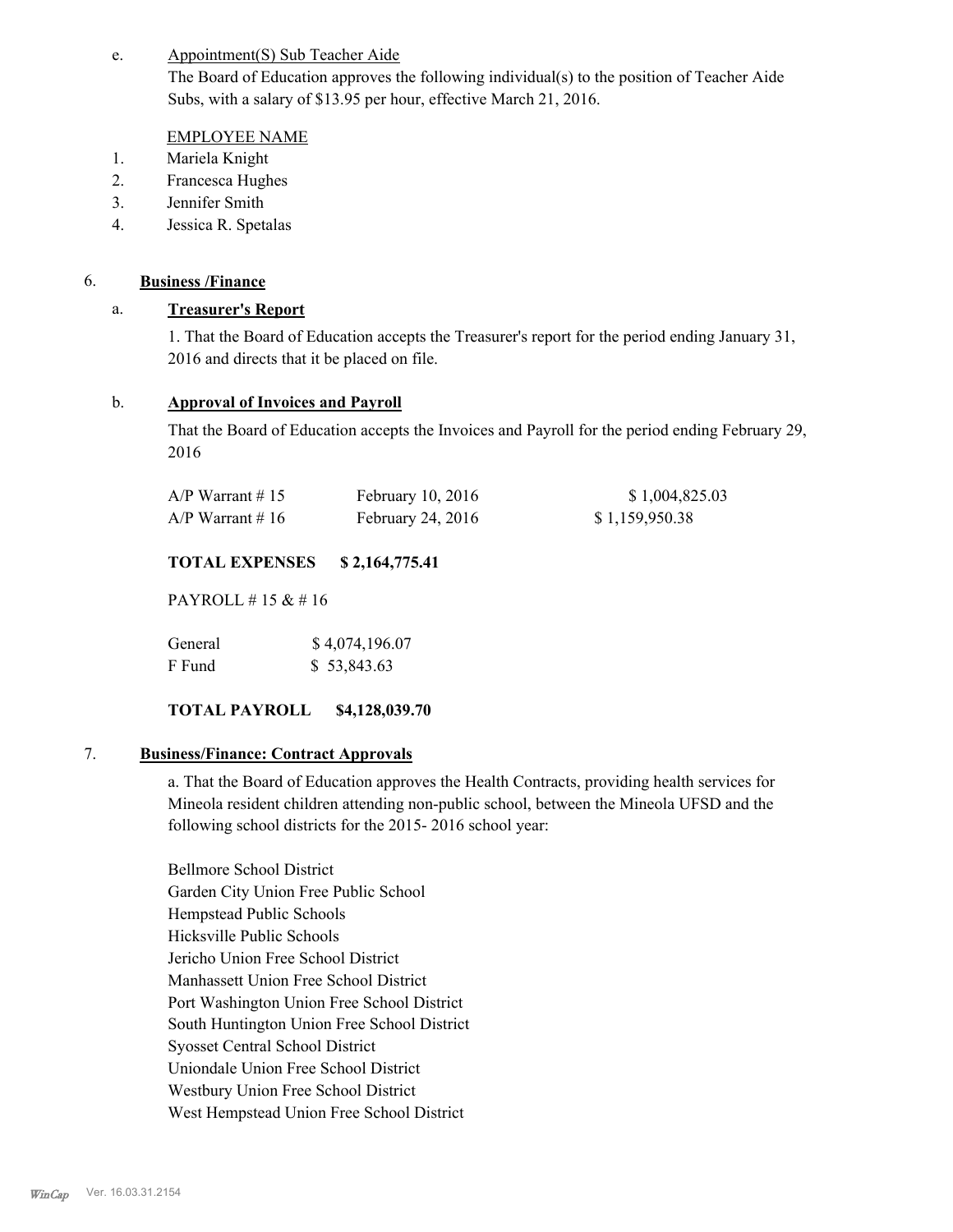# **K. Superintendent's Report**

Superintendent of Schools' Reports for 3/17/16 Presentations:

1. District-wide Art Show- 5:00 pm- 7:00 pm 2. 2016- 2017 Budget- 1st Draft

Tonight, Dr. Nagler presented the "2016-2017 Budget- 1st Draft". \*This presentation can be found on the District website, on the Board of Education page, under the heading presentations. The Superintendent displayed the **Budget Increases:**

Current Budget 2015- 2016: 89,664,263 Draft Budget 2016- 2017: 90,864,512 \$ increase: 1,200,249 % increase: 1.34 Tax Levy Cap: -.12

Next he discussed the **2016- 2017 Estimated Revenue:**

Estimated Tax Levy: \$78,843,160 State Aid (as of 3/1/16): \$6,750,000- the Superintendent anticipates an increase in State Aid PILOT: \$1,845,000 Other Income: \$2,526,352 Appropriated Fund Balance: \$900,000\* (250,000 surplus from 2015/16 Budget and \$650,000 from Undesignated Fund Balance- this is one time spending).

The Superintendent explained the **"One Time" expenditure**. He stated that allocating monies from an undesignated fund balance is a one time expense. Therefore, since this money does not reoccur in next year's budget, we are identifying the following codes which will be reduces in the 2017- 2018 budget: \$200,000 transfer to capital; \$330,000 facilities upgrade and \$120,000 equipment. Dr. Nagler displayed two charts: Revenue Comparison 2016-2017 Budget and Major Expense Categories 2016-2017 Budget- 2 year Comparison. The major expenses include; salaries and benefits, ERS, TRS and Health.

The Superintendent presented **"What is in the Budget?"**

-All current educational and co-curricular programs

-All extra-curricular activities

-All current athletic programs

- Maintain 5 year technology plan (year 10)

Recommend:

-Increase transfer to Capital total of 1.5 million: air condition instructional spaces at Jackson Avenue; create a district storage facility at Hampton Field and renovate and construct 3 new music rooms at the High School -Maintain \$830,000 facilities upgrade line (will finalize projects for April 7th)

-Increase equipment to \$500,000 (will finalize by April 7th)

The Superintendent asked the Board for questions or comments. Brian Widman asked what would happen if the budget doesn't pass. Dr. Nagler explained that we would go into a contingency budget and we would lose the equipment line. Dr. Nagler emphasized that we want the community to pass this negative budget. Dr. Ballantyne stated that a failed budget would cost the District more and we would get less. Ms. Napolitano commented that she can remember past years when there was no infra-structure work taking place and she is